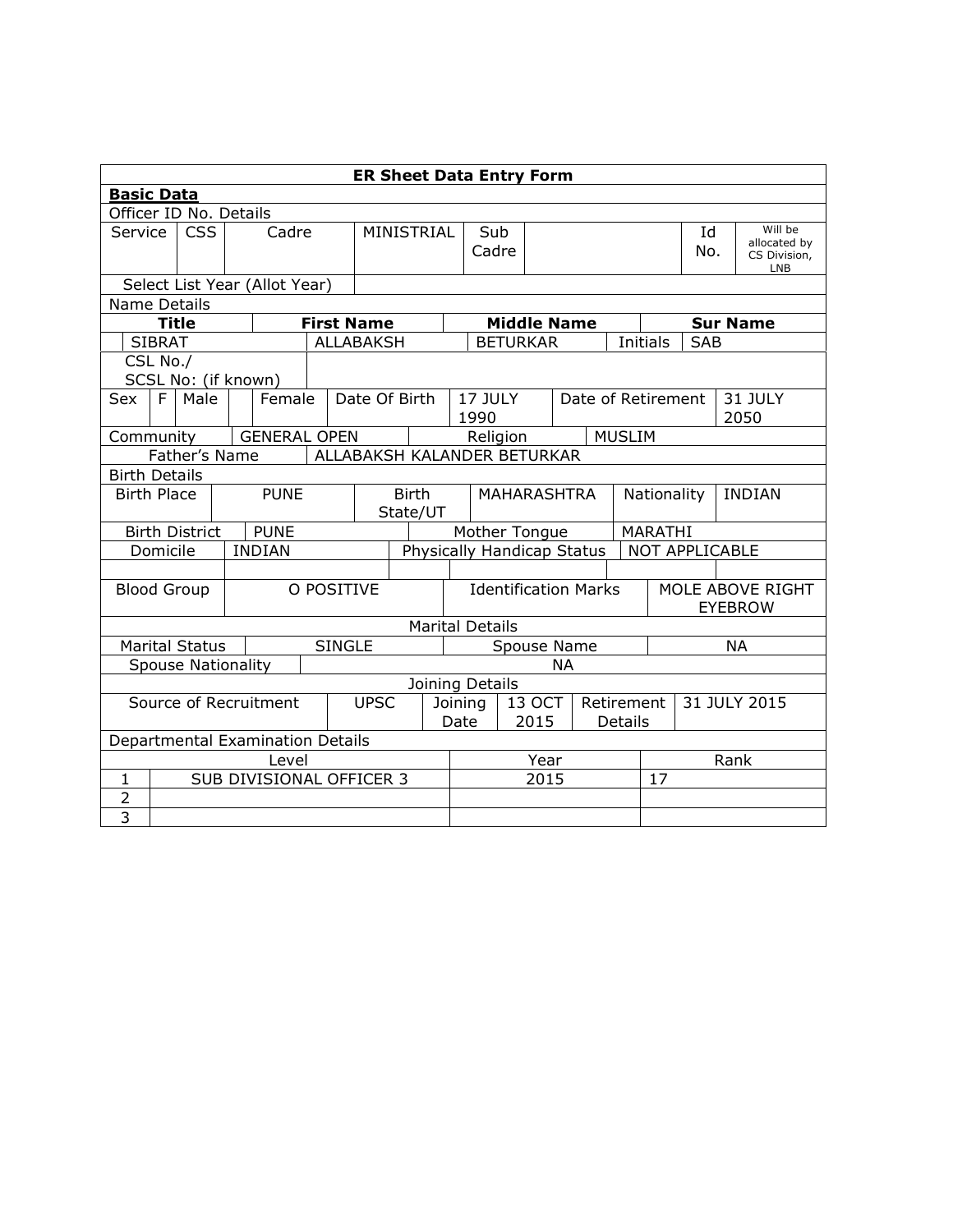## Details of deputation (if applicable)

| Name of the Office | Post held at that<br>time in parent office | Name of post<br>(selected for<br>deputation | Period of deputation |      |  |  |
|--------------------|--------------------------------------------|---------------------------------------------|----------------------|------|--|--|
|                    |                                            |                                             | Since                | From |  |  |
| ΝA                 | ΝA                                         | ΝA                                          |                      |      |  |  |

## Details of Foreign Visit

| SI.<br>No. | Place of Visit | Date of<br>visit | Post held at<br>that time | Whether it<br>is a<br>personal or<br>official visit | Details of visit |
|------------|----------------|------------------|---------------------------|-----------------------------------------------------|------------------|
|            | NА             | ΝA               | ΝA                        | ΝA                                                  | ΝA               |

## Transfer/Posting Detail (if applicable)

| Place | Period,<br>οf | posting     |
|-------|---------------|-------------|
|       | <b>Since</b>  | $r_{\rm r}$ |
| NА    | NД            | NА          |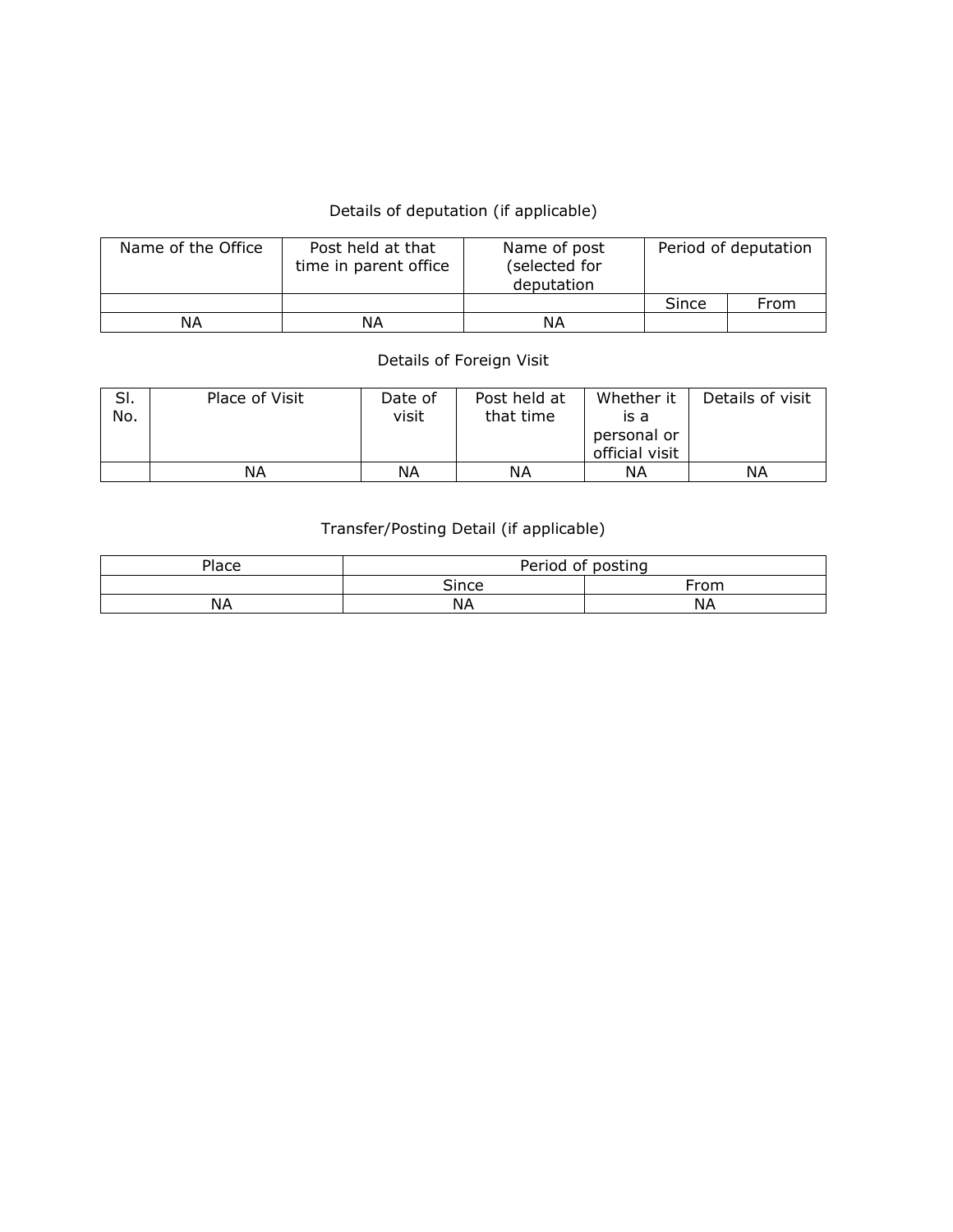| Remarks (if       |                                        |             |              |              |
|-------------------|----------------------------------------|-------------|--------------|--------------|
| any)              |                                        |             |              |              |
|                   | Language known MARATHI, HINDI, ENGLISH |             |              |              |
|                   |                                        | <b>Read</b> | <b>Write</b> | <b>Speak</b> |
| Indian Languages  | MARATHI                                | ν           |              | v            |
| Known             |                                        |             |              |              |
| 2                 | <b>HINDI</b>                           | v           | ν            | ν            |
| 3                 |                                        |             |              |              |
| 4                 |                                        |             |              |              |
| 5                 |                                        |             |              |              |
|                   |                                        |             |              |              |
| Foreign Languages | <b>ENGLISH</b>                         | v           | v            | v            |
|                   |                                        |             |              |              |
| 2                 |                                        |             |              |              |
| 3                 |                                        |             |              |              |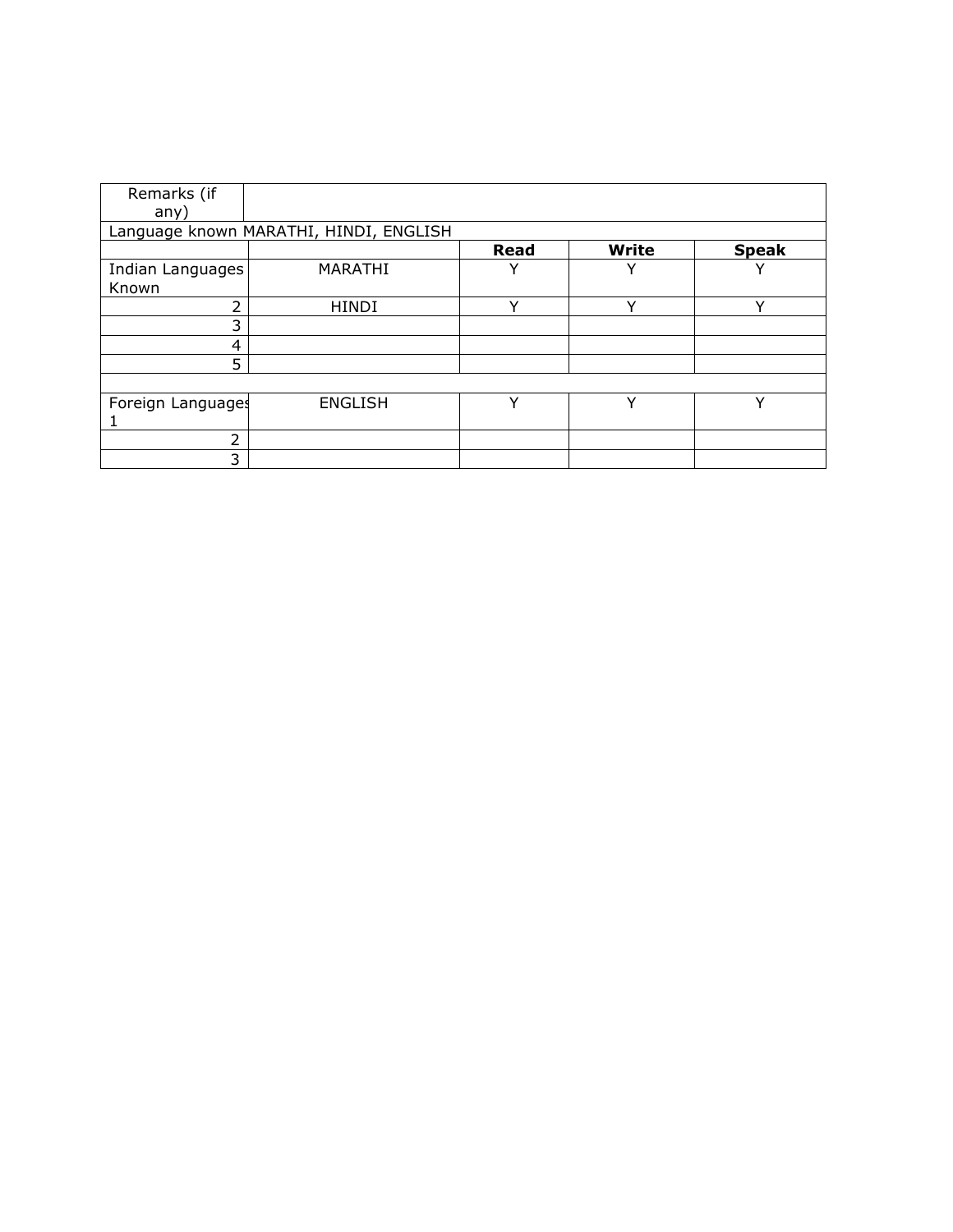|                                                           |                            |                 |  |                      |                                          |                                                                |                     |                                                                                               |          |                          |  | Qualification (Use extra photocopy sheets for multi qualifications, experience, training, awards details) |  |
|-----------------------------------------------------------|----------------------------|-----------------|--|----------------------|------------------------------------------|----------------------------------------------------------------|---------------------|-----------------------------------------------------------------------------------------------|----------|--------------------------|--|-----------------------------------------------------------------------------------------------------------|--|
| Qualification                                             |                            |                 |  |                      |                                          | Discipline                                                     |                     |                                                                                               |          | Specialization 1         |  |                                                                                                           |  |
|                                                           |                            |                 |  |                      |                                          |                                                                |                     |                                                                                               |          |                          |  |                                                                                                           |  |
|                                                           |                            |                 |  |                      |                                          |                                                                |                     |                                                                                               |          |                          |  |                                                                                                           |  |
| B.E.                                                      |                            |                 |  |                      |                                          | <b>CIVIL</b>                                                   |                     |                                                                                               |          |                          |  | <b>CIVIL ENGINEERING</b>                                                                                  |  |
| D.C.E.                                                    |                            |                 |  |                      |                                          | <b>CIVIL</b>                                                   |                     |                                                                                               |          |                          |  | CIVIL ENGINEERING                                                                                         |  |
|                                                           | Year                       |                 |  |                      | Division                                 |                                                                |                     | <b>CGPA</b>                                                                                   |          |                          |  | Specialization 2                                                                                          |  |
|                                                           | 2011                       |                 |  | FIRST CLASS WITH     |                                          |                                                                |                     | 79%                                                                                           |          | <b>CIVIL ENGINEERING</b> |  |                                                                                                           |  |
|                                                           |                            |                 |  | <b>DISTINCTION</b>   |                                          |                                                                |                     |                                                                                               |          |                          |  |                                                                                                           |  |
|                                                           | 2008                       |                 |  | FIRST CLASS WITH     |                                          |                                                                |                     | 83.88%                                                                                        |          |                          |  | <b>CIVIL ENGINEERING</b>                                                                                  |  |
|                                                           |                            |                 |  | <b>DISTINCTION</b>   |                                          |                                                                |                     |                                                                                               |          |                          |  |                                                                                                           |  |
|                                                           | Institution                |                 |  |                      | University                               |                                                                |                     | Place                                                                                         |          |                          |  | Country                                                                                                   |  |
|                                                           | A.I.S.S.M.S. COE           |                 |  |                      |                                          | PUNE UNIVERSITY                                                |                     | <b>PUNE</b>                                                                                   |          |                          |  | <b>INDIA</b>                                                                                              |  |
|                                                           | G.P.P.                     |                 |  |                      |                                          | <b>AUTONOMUS</b>                                               |                     | <b>PUNE</b>                                                                                   |          |                          |  | <b>INDIA</b>                                                                                              |  |
| <b>Experience</b>                                         |                            |                 |  |                      |                                          |                                                                |                     |                                                                                               |          |                          |  |                                                                                                           |  |
|                                                           |                            | Type of Posting |  |                      |                                          |                                                                |                     |                                                                                               | Level    |                          |  |                                                                                                           |  |
|                                                           |                            |                 |  |                      |                                          |                                                                |                     |                                                                                               |          |                          |  |                                                                                                           |  |
|                                                           |                            | Designation     |  |                      | <b>Present Position</b>                  |                                                                |                     |                                                                                               |          |                          |  |                                                                                                           |  |
| RESEARCH ASSISTANT                                        |                            |                 |  |                      | RESEARCH ASSISTANT                       |                                                                |                     |                                                                                               |          |                          |  |                                                                                                           |  |
| Ministry                                                  |                            |                 |  |                      | Department                               |                                                                |                     |                                                                                               |          |                          |  |                                                                                                           |  |
|                                                           | WATER RESOURCES, RD & GR   |                 |  |                      | CENTRAL WATER AND POWER RESEARCH STATION |                                                                |                     |                                                                                               |          |                          |  |                                                                                                           |  |
|                                                           |                            | Office          |  |                      | Place                                    |                                                                |                     |                                                                                               |          |                          |  |                                                                                                           |  |
|                                                           |                            | <b>CWPRS</b>    |  |                      | <b>PUNE</b>                              |                                                                |                     |                                                                                               |          |                          |  |                                                                                                           |  |
|                                                           | <b>Experience Subject</b>  |                 |  |                      |                                          | Period of Posting                                              |                     |                                                                                               |          |                          |  |                                                                                                           |  |
|                                                           | Major                      |                 |  |                      | Minor                                    |                                                                |                     |                                                                                               |          | From                     |  | To                                                                                                        |  |
|                                                           |                            |                 |  |                      |                                          |                                                                |                     |                                                                                               |          |                          |  |                                                                                                           |  |
|                                                           |                            |                 |  |                      |                                          |                                                                |                     | Note:-Refer the Annexure to fill above Major, Minor Subjects and below given training subject |          |                          |  |                                                                                                           |  |
| Training                                                  |                            |                 |  |                      |                                          |                                                                |                     |                                                                                               |          |                          |  |                                                                                                           |  |
| <b>Training Year</b>                                      |                            |                 |  | <b>Training Name</b> |                                          |                                                                |                     |                                                                                               |          | <b>Training Subject</b>  |  |                                                                                                           |  |
|                                                           |                            |                 |  |                      |                                          |                                                                |                     |                                                                                               |          |                          |  |                                                                                                           |  |
|                                                           |                            |                 |  |                      |                                          | <b>Field Visit Country</b><br>Field Visit Place (within India) |                     |                                                                                               |          |                          |  |                                                                                                           |  |
|                                                           |                            |                 |  |                      |                                          |                                                                |                     |                                                                                               |          |                          |  |                                                                                                           |  |
|                                                           | Sponsoring Authority       |                 |  |                      |                                          | Period of Training                                             |                     |                                                                                               | Duration |                          |  | Result                                                                                                    |  |
| From                                                      |                            |                 |  |                      |                                          | To                                                             |                     |                                                                                               |          | in Weeks)<br>Qualified   |  |                                                                                                           |  |
|                                                           |                            |                 |  |                      |                                          |                                                                |                     |                                                                                               |          |                          |  | Not Qualified                                                                                             |  |
|                                                           | <b>Awards/Publications</b> |                 |  |                      |                                          |                                                                |                     |                                                                                               |          |                          |  |                                                                                                           |  |
| Type of Activity: STAND 1ST IN<br>COLLEGE AND 3RD IN PUNE |                            |                 |  |                      |                                          |                                                                |                     | Academic                                                                                      |          | <b>YES</b>               |  | Non Academic                                                                                              |  |
| <b>UNIVERSITY</b>                                         |                            |                 |  |                      |                                          |                                                                |                     |                                                                                               |          |                          |  |                                                                                                           |  |
|                                                           |                            |                 |  |                      |                                          |                                                                |                     |                                                                                               |          |                          |  |                                                                                                           |  |
| <b>Activity Area</b><br>CIVIL ENGINEERING                 |                            |                 |  |                      |                                          | <b>Activity Subject</b><br>ACADEMIC                            |                     |                                                                                               |          | <b>Activity Title</b>    |  |                                                                                                           |  |
| Day                                                       |                            | Month           |  | Year                 |                                          |                                                                |                     | Activity                                                                                      |          | <b>ACADEMIC</b><br>Level |  |                                                                                                           |  |
|                                                           |                            |                 |  |                      |                                          |                                                                | Description/Remarks |                                                                                               |          |                          |  |                                                                                                           |  |
|                                                           |                            |                 |  |                      |                                          |                                                                |                     |                                                                                               |          |                          |  |                                                                                                           |  |